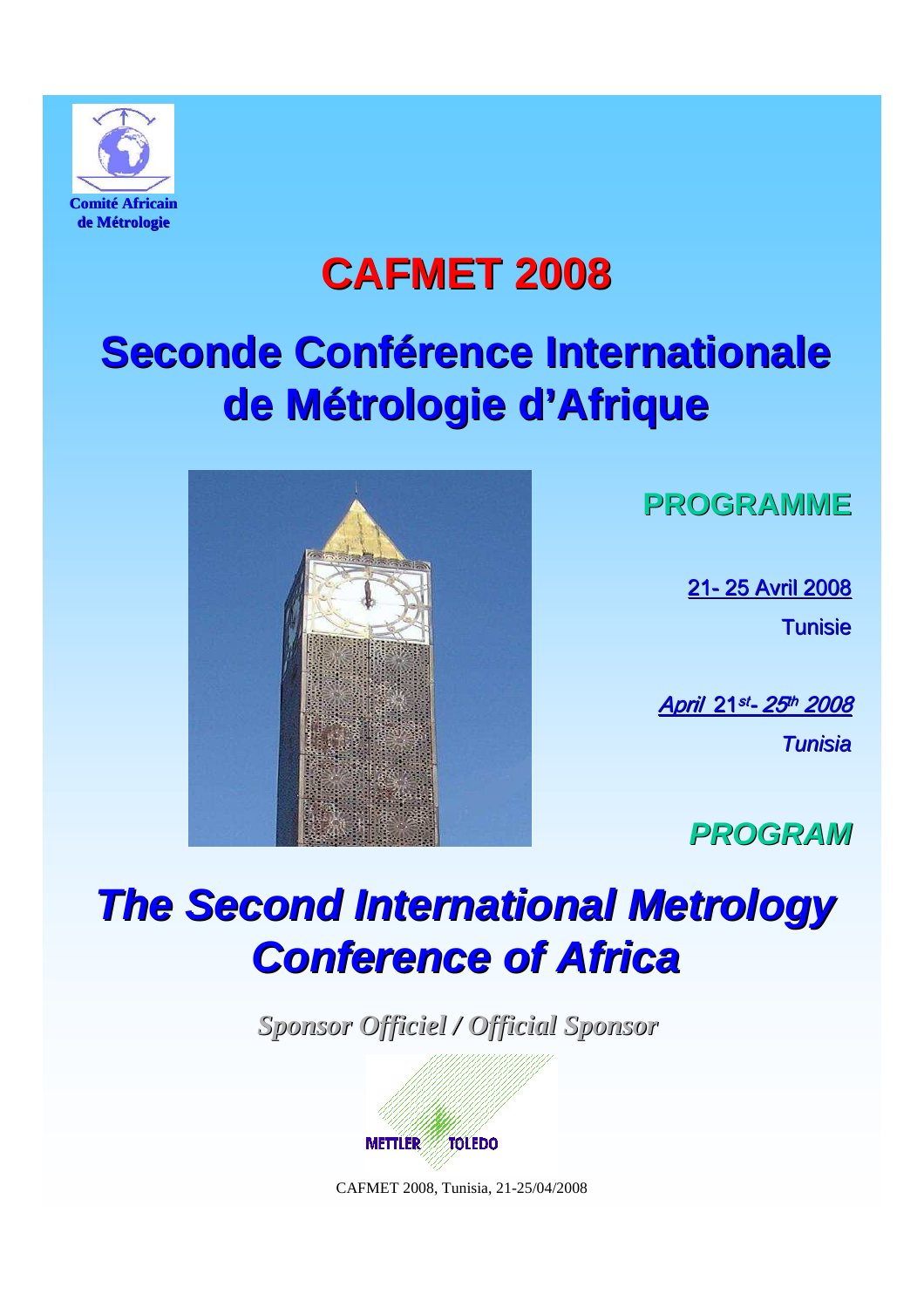

#### **ORGANISATION**

**COMITE AFRICAIN DE METROLOGIE** Tel. : ++ 33 (0) 6 73 62 32 62 Fax : ++ 33 (0) 2 41 88 84 21 E-mail : **secretariat@acmetrology.com**

**http://www.acmetrology.com**

**BEN HASSINE M. – MCA,** Tunisia **BERRADA M. - LPEE/LNM**, Morocco **BONNIER G. - IP,** France **CHARKI A.** – **LASQUO/ISTIA**, France **ELLOUMI K. - CID/INSAT,** Tunisia **HASSANI E. A. - CERPHOS/OCP**, Morocco **HERELLI M. - CETIME,** Tunisia **MEKKI A. - TUNAC,** Tunisia **VIMOND A. - CAFMET,** France

#### **Partenaires /** *Partners*

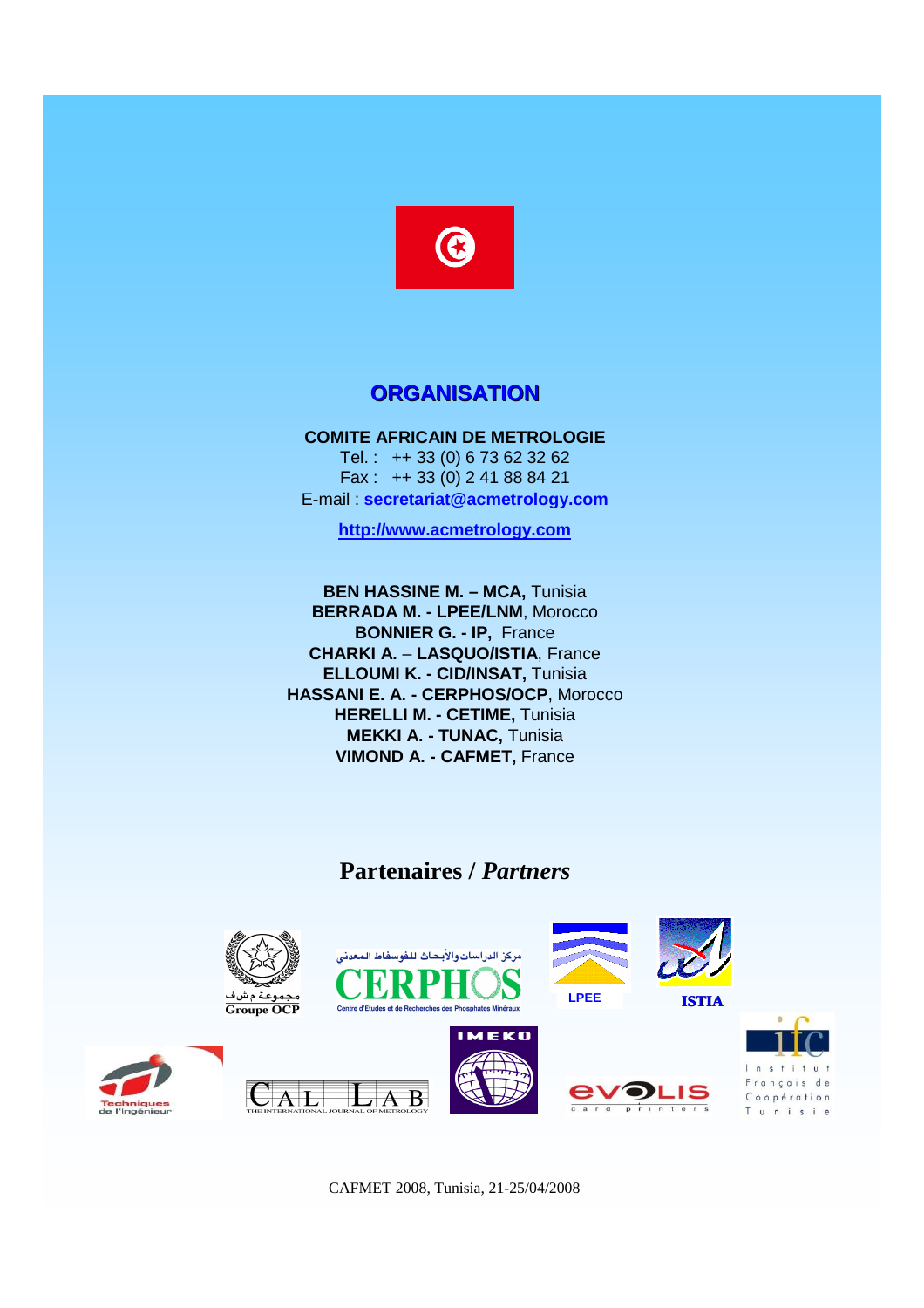#### **PRESENTATION**

Cette Seconde Conférence Internationale de Métrologie d'Afrique est un carrefour d'échanges d'informations, d'idées et d'expériences entre industriels et scientifiques, autour de conférences, de formations et de stands d'exposition. Son objectif est :

• de promouvoir la communication entre l'industrie, les agences gouvernementales, les établissements de l'enseignement supérieur et les laboratoires de recherche et de développement dans le domaine de la métrologie,

• de présenter les évolutions de la métrologie et ses implications dans l'industrie, la qualité, l'environnement, la sécurité et la recherche,

• de faire le point sur les techniques d'organisation de la fonction métrologie et sur les moyens de maîtrise et de développement des processus de mesure et d'analyse.

This Second International Metrology Conference of Africa provides an opportunity for industrials and scientists to exchange information, ideas and experiences. The conferences, tutorials and exhibitions work towards the following objectives :

•to promote communication between manufacturers, government agencies, universities, institutes of higher education and laboratories dedicated to the research and development of metrology,

•to present the evolution of metrology and its importance to industry, quality, the environment, safety and research,

•to assess the organizational techniques of the metrology function and how to master this function, and to evaluate the development of analysis as well as the measurement processes.

#### **COMITE SCIENTIFIQUE SCIENTIFIC COMMITTEE**

**ANNABI G.E.M** - INNORPI, Tunisia **BEN HASSINE M.** - MCA, Tunisia **BERRADA M.** - LPEE/LNM, Morocco **BONNIER G.** - IP, France **BOREL R.** – VIRBAC, France **BORSIC M.** – IMEKO, Croatia **CHARIF D'OUAZZANE S.** - ENSAT, Morocco **CHARKI A.** – LASQUO/ISTIA, France **CHEIKH K.** - CETIM, France **COURSOL N.** – CEA, France **CREMONA C.** – LCPC, France **CRÉTINON B.** - CETIAT, France **CRUZ A.** - IPQ, Portugal **DIAGNE L.B.** - LAME, Senegal **ERARD L.** - LNE, France **EL TAWIL A.A.** - NIS, Egypt **ELSAYED E.A.** - RUTGERS, USA **FAKHRY S.** – NIS, Egypt **FROTA M.N.** - PUC-Rio, Brazil **HAMIHAM N.** - ONML, Algeria **HASSANI E. A.** - CERPHOS/OCP, Morocco **HERMIER Y.** – LNE-INM/CNAM, France **HIMBERT M. - LNE-INM/CNAM, France KOBI A.** – LASQUO/ISTIA, France **JEANNOT R.** – Montgomery Conseil, France **LEBLOIS P.** - Comma Consulting, France **LEGUYADER C.** - JUMO, France **LIEFFROY M.** - THERMOEST, France **LOUVEL D.** - METTLER-TOLEDO, France **MAGANA J-F.** - OIML, France **MAGHNOUJ J.** - CERPHOS/OCP, Morocco **MANDIANG Y. –** UCAD, Senegal **MEKKI A.** - TUNAC, Tunisia **MICHEL A.** - IP, France **MONTEL J-M.** - KROHNE, France **OSANNA P-H.** - IFT, Austria **OSSENI L.** – MCI, Benin **RENAOT E. - LNE-INM/CNAM, France PENIN P.** - Norma System, France **REPOSEUR P.** - IP, France **SADLI M.** – LNE-INM/CNAM, France **SASSI M-P.** - INRIM, Italy **SENELAER J.P.** - EMD, France **TIPLICA T.** – LASQUO/ISTIA, France **TOUAYAR O.** – INSAT, Tunisia **VAN BIESEN L.** – IMEKO, Belgium **VAN SON M.** - NMI, The Netherlands **VIRIEUX J-M.** - IP, Switzerland **WESSEL R. M.** - NMI, The Netherlands **YAHYAOUI B.** - MCI, Morocco **ZERHOUNI M.** - IP, France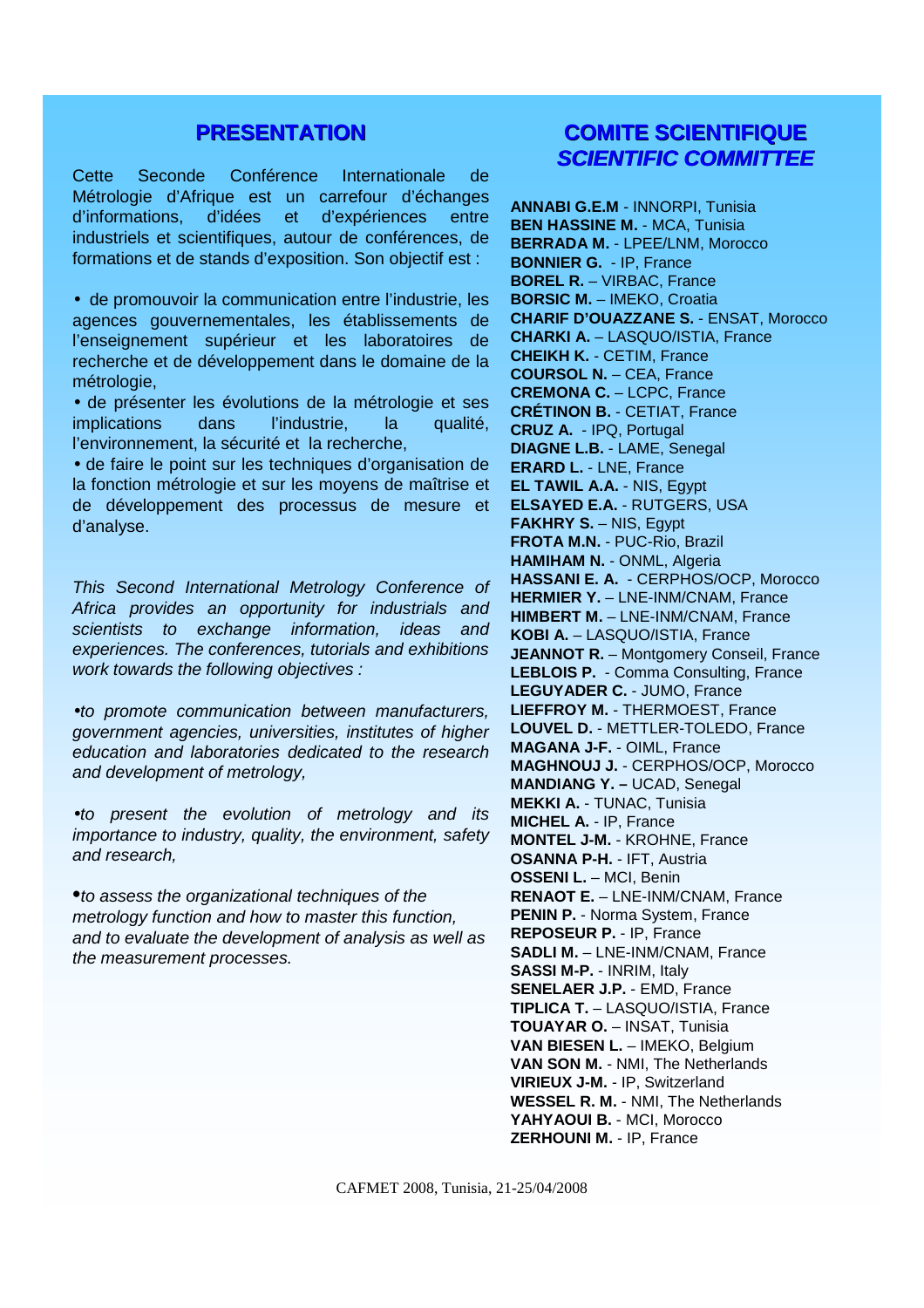## **PROGRAMME GENERAL DES CONFERENCES GENERAL CONFERENCES SCHEDULE**

| Mardi 22 avril<br>April 22 <sup>nd</sup> , Tuesday<br>9h00-12h30         | <b>SALLE HANNIBAL: SESSION D'OUVERTURE / OPENING SESSION</b><br>Ministère du Commerce et de l'Artisanat, Comité d'Organisation CAFMET 2008<br>S1 ORGANISATION DE LA METROLOGIE-DEVELOPPEMENT ECONOMIQUE ET INDUSTRIEL/<br><b>METROLOGY ORGANIZATION-INDUSTRIAL AND ECONOMICAL DEVELOPMENT</b>         |
|--------------------------------------------------------------------------|-------------------------------------------------------------------------------------------------------------------------------------------------------------------------------------------------------------------------------------------------------------------------------------------------------|
| Mardi 22 avril<br>April 22nd, Tuesday<br>14h30-19h45                     | Présidents de session/Session Chairs : M. HIMBERT (LNE-INM/CNAM, France), J-F. MAGANA (OIML, France)<br><b>SALLE HANNIBAL: S2: LA METROLOGIE EN AFRIQUE / METROLOGY IN AFRICA</b><br>Présidents de session/Session Chairs : M. BERRADA (LPEE-LNM, Maroc), L. OSSENI (MCI, Bénin)                      |
| <b>Mercredi 23 avril</b><br>April $23^{rd}$ ,<br>Wednesday<br>9H00-12h30 | <b>SALLE HANNIBAL: S3: METROLOGIE LEGALE / LEGAL METROLOGY</b><br>Présidents de session/Session Chairs : J.-M. VIRIEUX (IP, Suisse), M. BEN HASSINE (MCA, Tunisie)                                                                                                                                    |
|                                                                          | <b>SALLE SALAMBO: S4: NORMALISATION-ACCREDITATION-CERTIFICATION /</b><br>STANDARDIZATION-ACCREDITATION-CERTIFICATION<br>Présidents de session/Session Chairs : A. MEKKI (TUNAC, Tunisie), G. E. M. ANNABI (INNORPI, Tunisie)                                                                          |
|                                                                          | <b>SALLE AL HAMBRA: S5: FORMATION EN METROLOGIE / METROLOGY TRAINING</b><br>Présidents de session/Session Chairs : J.-P. SENELAER (EMD, France), P. ROHR (METTLER-TOLEDO,<br>Suisse)                                                                                                                  |
| Mercredi 23 avril<br>April 23rd,<br>Wednesday                            | <b>SALLE HANNIBAL: S6: ENVIRONNEMENT ET SANTE / ENVIRONMENT AND HEALTH</b><br>Présidents de session/Session Chairs : R. JEANNOT (MONTGOMERY CONSEIL, France), E. A. HASSANI<br>(CERPHOS/OCP, Maroc)                                                                                                   |
| 14h00-19h00                                                              | <b>SALLE SALAMBO: S7: HYGROMETRIE / HYGROMETRY</b><br>Présidents de session/Session Chairs : R. BOREL (VIRBAC, France), B. CRETINON (CETIAT, France)                                                                                                                                                  |
|                                                                          | <b>SALLE AL HAMBRA: S8: MESURES ELECTRIQUES ET ELECTROMAGNETIQUES /</b><br><b>ELECTRICAL AND ELECTROMAGNETICAL MEASUREMENTS</b><br>Présidents de session/Session Chairs : P. PENIN (NORMA SYSTEM, France)                                                                                             |
|                                                                          | <b>SALLE AL HAMBRA : S9 : MAITRISE STATISTIQUE DES PROCEDES-ESTIMATION DES</b><br><b>INCERTITUDES, Part. 1 / STATISTICAL PROCESS CONTROL-UNCERTAINTIES EVALUATION.</b><br>Part 1 - Présidents de session/Session Chairs : S. LAUDREL (METRIQUE CONSULTING, France), A. KOBI<br>(LASQUO/ISTIA, France) |
| <b>Mercredi soir</b><br>Wednesday<br>Evening - 20H30                     | Dîner de GALA / GALA Dinner                                                                                                                                                                                                                                                                           |
| Jeudi 24 avril<br>April 24th, Thursday<br>9H00-12h30                     | SALLE SALAMBO : S10 : DEBIT-MASSE-PRESSION / FLOWRATE-MASS-PRESSURE<br>Présidents de session/Session Chairs : D. LOUVEL (METTLER-TOLEDO, France), J.-M. MONTEL<br>(KROHNE, France)                                                                                                                    |
|                                                                          | <b>SALLE AL HAMBRA: S11: PYROMETRIE / PYROMETRY</b><br>Présidents de session/Session Chairs : O. TOUAYAR (INSAT, Tunisie), E. RENAOT (LNE-INM/CNAM, France)                                                                                                                                           |
|                                                                          | <b>SALLE HANNIBAL : S12 : MAITRISE STATISTIQUE DES PROCEDES-ESTIMATION DES</b><br><b>INCERTITUDES, Part. 2 / STATISTICAL PROCESS CONTROL-UNCERTAINTIES EVALUATION,</b><br>Part 2 - Présidents de session/Session Chairs : S. LAUDREL (METRIQUE CONSULTING, France), A. KOBI<br>(LASQUO/ISTIA, France) |
| Jeudi 24 avril<br>April 24th, Thursday<br>14h00-19h00                    | SALLE SALAMBO : S13 : MESURES DIMENSIONNELLES ET OPTIQUES / <i>DIMENSIONAL AND</i><br><b>OPTICAL MEASUREMENTS - Présidents de session/Session Chairs : A. MICHEL (IP, France),</b><br>P. LEBLOIS (COMMA CONSULTING, France)                                                                           |
|                                                                          | <b>SALLE HANNIBAL: S14: TEMPERATURE ET GRANDEURS THERMIQUES / TEMPERATURE</b><br><b>AND THERMAL MEASUREMENTS</b><br>Présidents de session/Session Chairs : G. BONNIER (IP, France), Y. HERMIER (LNE-INM/CNAM, France)                                                                                 |
|                                                                          | <b>SALLE AL HAMBRA: S15: Services et Produits / Services and Products</b>                                                                                                                                                                                                                             |
|                                                                          | <b>SALLE HANNIBAL: SESSION DE CLOTURE / CLOSING SESSION</b>                                                                                                                                                                                                                                           |
|                                                                          | CAFMET 2008, Tunisia, 21-25/04/2008                                                                                                                                                                                                                                                                   |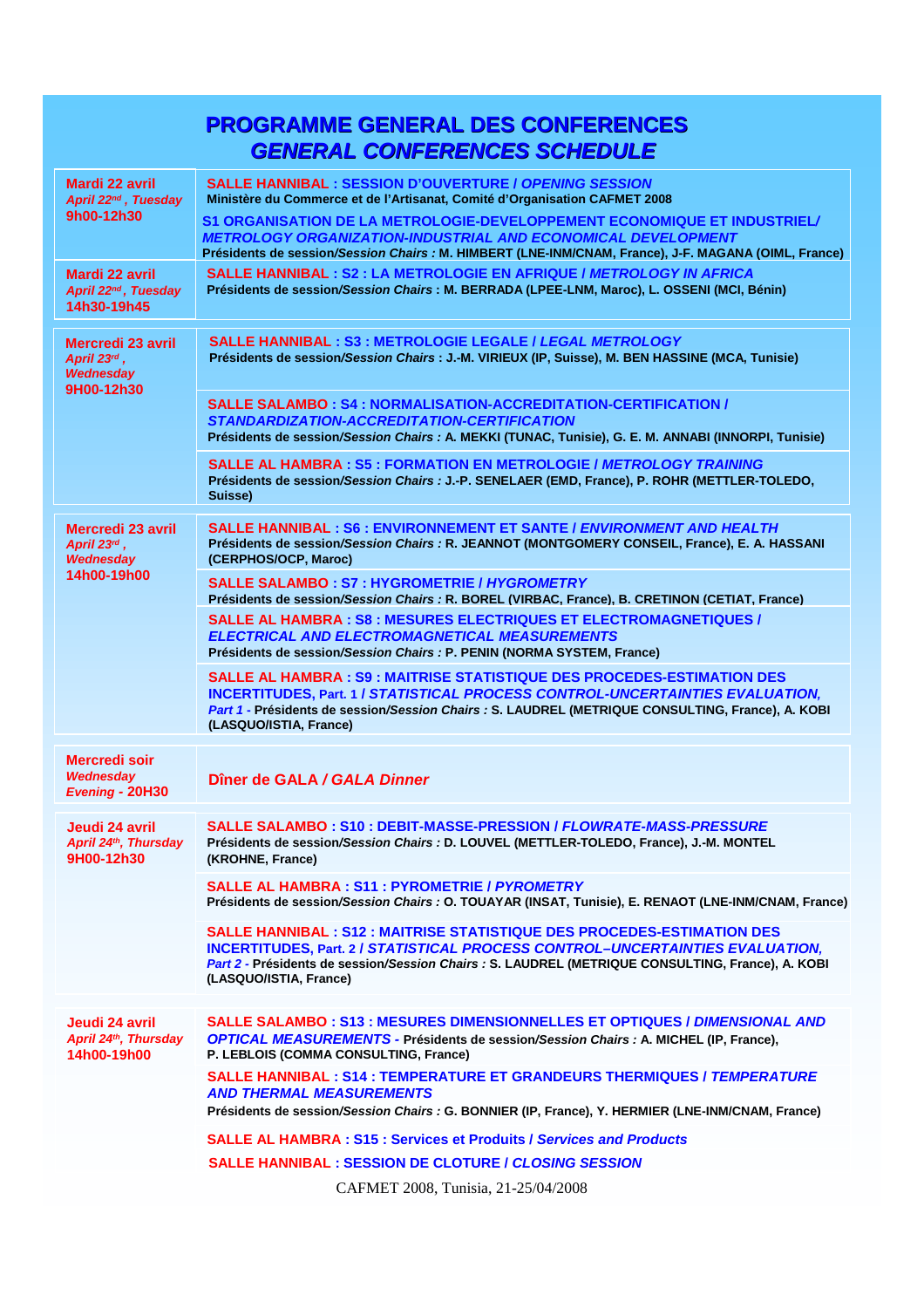### **PROGRAMME GENERAL DES FORMATIONS GENERAL TRAININGS SCHEDULE**

|                   | Lundi 21 avril 2008<br><b>April 21st Monday 2008</b>                                                                                                                                                                                                | Vendredi 25 avril 2008<br>April 25th Friday 2008                                                                                                                                                                         |
|-------------------|-----------------------------------------------------------------------------------------------------------------------------------------------------------------------------------------------------------------------------------------------------|--------------------------------------------------------------------------------------------------------------------------------------------------------------------------------------------------------------------------|
| 8h30-<br>12h30    | <b>SALLE ALYSSA - T1 : Métrologie des</b><br>températures / Temperatures Metrology, G.<br><b>BONNIER, E. RENAOT</b>                                                                                                                                 | <b>SALLE SHERAZADE - T5: Vérification des</b><br>balances / Balances calibration, D. LOUVEL                                                                                                                              |
|                   | <b>SALLE AL HAMBRA - T2: Évaluation des</b><br>laboratoires d'essais, d'étalonnages et<br>d'analyses selon la norme ISO/CEI 17025 / Test<br>and calibration laboratories evaluation<br>according to the ISO/IEC 17025 standard, A.<br><b>CHARKI</b> | <b>SALLE AL HAMBRA - T6 : Mise en place de</b><br>la norme ISO 10012 - Système de management<br>de la mesure / The establishment of the ISO<br>10012 standard - The Management System of<br><b>Measurement, P. PENIN</b> |
| $13h30-$<br>17h30 | SALLE ALYSSA - T3 : Métrologie Légale /<br><b>Legal Metrology,</b><br><b>J-M. VIRIEUX</b>                                                                                                                                                           | <b>SALLE SHERAZADE - T7 : Métrologie</b><br>Dimensionnelle / Dimensional<br><b>Metrology, A. MICHEL</b>                                                                                                                  |
|                   | <b>SALLE AL HAMBRA - T4 : Méthodes</b><br>d'estimation d'incertitudes de mesure /<br><b>Methods of uncertainties measurement</b><br>evaluation, A. ZITI, M. BERRADA                                                                                 | <b>SALLE AL HAMBRA - T8 : Métrologie dans le</b><br>domaine de l'analyse de l'eau et des boissons /<br>Metrology in the domain of water analysis and<br>other drinks, R. JEANNOT                                         |

**N.B. : La participation à une formation donne lieu à une attestation. Participants will receive training certification at the conclusion of each training.**

**L'accueil des participants se fera à partir de 7h45 du 21 au 25 avril 2008. The welcoming of the participants will start at 7.45 am from April 21st to 25th, 2008.**

## **EXPOSITION DE STANDS PROFESSIONNELS PROFESSIONAL STANDS EXHIBITION**

**Les stands d'exposition seront ouverts à partir de 8h30 jusqu'à 19h00 du 22 au 24 avril 2008.**

**Exhibition stands will be open at 8.30 a.m until 7.00 p.m from April 22nd to 24th, 2008.**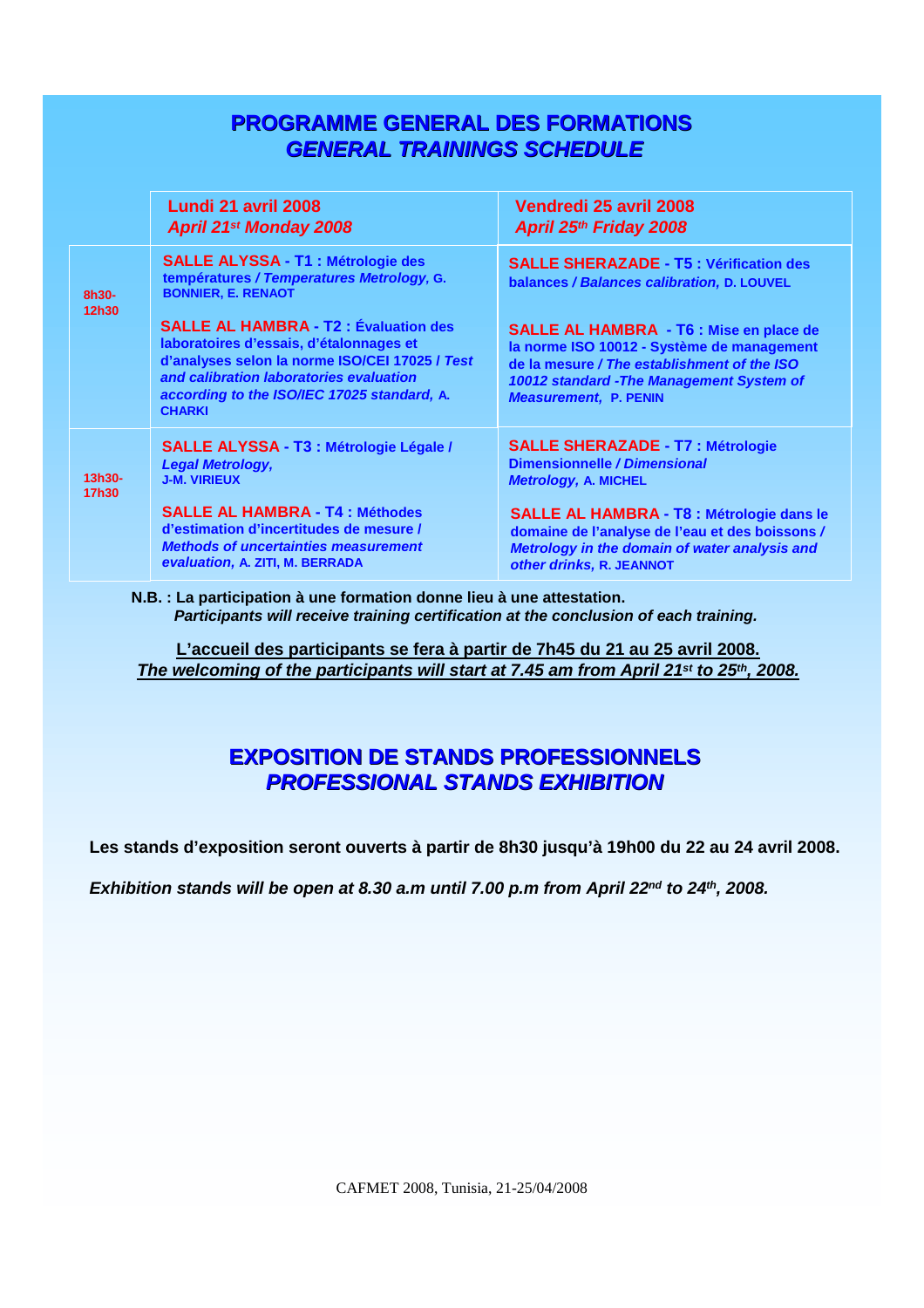| <b>Mardi 22 avril</b><br>April 22nd, Tuesday<br>9h00-12h30  | <b>SALLE HANNIBAL - SESSION D'OUVERTURE / OPENING SESSION</b><br>S1 ORGANISATION DE LA METROLOGIE - DEVELOPPEMENT ECONOMIQUE ET INDUSTRIEL/<br><b>METROLOGY ORGANIZATION - INDUSTRIAL AND ECONOMICAL DEVELOPMENT</b><br>Présidents de session/Session Chairs : M. HIMBERT (LNE-INM/CNAM, France), J-F. MAGANA (OIML, France) |
|-------------------------------------------------------------|------------------------------------------------------------------------------------------------------------------------------------------------------------------------------------------------------------------------------------------------------------------------------------------------------------------------------|
|                                                             | 9H00-9H20: DISCOURS D'OUVERTURE / OPENING SPEACH                                                                                                                                                                                                                                                                             |
|                                                             | 9H20 - 9H30 : S1-1 LES OBJECTIFS DU COMITE AFRICAIN DE METROLOGIE / THE<br><b>OBJECTIVES OF THE AFRICAN COMMITTEE OF METROLOGY</b><br>A. CHARKI (LASQUO/ISTIA, France)                                                                                                                                                       |
|                                                             | 9H30 - 10H00 : S1-2 LA METROLOGIE INTERNATIONALE<br>J-F. MAGANA (OIML, France)                                                                                                                                                                                                                                               |
|                                                             | 10H00 - 10H30 : S1-3 LE SYSTÈME INTERNATIONAL : OU VA-T-ON?<br>M. HIMBERT (LNE-INM/CNAM, France)                                                                                                                                                                                                                             |
|                                                             | 10H30 - 10H45 : Pause-café / Coffee break                                                                                                                                                                                                                                                                                    |
|                                                             | 10H45 - 11H15 : S1-4 VERS UNE METROLOGIE VIABLE ET MOTEUR DE PROGRES<br>A. CRUZ (IPT, Portugal)                                                                                                                                                                                                                              |
|                                                             | 11H15 - 11H45 : S1-5 MAITRISE DES PROCESSUS DE MESURE : LES DIFFICULTES<br><b>RENCONTREES PAR LES ENTREPRISES</b><br>P. LEBLOIS (COMMA CONSULTING, France)                                                                                                                                                                   |
|                                                             | 11H45 - 12H15 : S1-6 LA METROLOGIE EN TUNISIE ET LES PERSPECTIVES DE SON<br><b>DEVELOPPEMENT</b><br>N. LAROUSSI (MIE, Tunisie)                                                                                                                                                                                               |
|                                                             | 12H30 - 14H00 : Déjeuner / Lunch                                                                                                                                                                                                                                                                                             |
|                                                             | 14H00-14H30 : Visite des stands / Stands visiting                                                                                                                                                                                                                                                                            |
|                                                             |                                                                                                                                                                                                                                                                                                                              |
|                                                             |                                                                                                                                                                                                                                                                                                                              |
| <b>Mardi 22 avril</b><br>April 22nd, Tuesday<br>14h30-19h45 | <b>SALLE HANNIBAL</b><br>S2: LA METROLOGIE EN AFRIQUE / METROLOGY IN AFRICA<br>Présidents de session/Session Chairs : M. BERRADA (LPEE/LNM, Maroc), L. OSSENI (MCI, Bénin)                                                                                                                                                   |
|                                                             | <u> 14H30-15H00 : S2-1 ORGANISATION DE LA METROLOGIE EN AFRIQUE ET DIFFICULTES</u><br><b>PRATIQUES</b>                                                                                                                                                                                                                       |
|                                                             | G. BONNIER (IP, France)                                                                                                                                                                                                                                                                                                      |
|                                                             | <u> 15H00-15h30 : S2-2 METROLOGIE DANS LES DIFFERENTES STRUCTURES REGIONALES</u><br><b>EN AFRIQUE - EXPERIENCES PRATIQUES DE LA COOPERATION TECHNIQUE DU PTB</b><br>C. HEIDER (PTB, Allemagne)                                                                                                                               |
|                                                             | <u> 15H30-16H00 : S2-3 MISE EN PLACE DE LA METROLOGIE AU BENIN – PROBLEMATIQUE</u><br><b>ET VISION</b>                                                                                                                                                                                                                       |
|                                                             | L. OSSENI (MCI, Bénin)                                                                                                                                                                                                                                                                                                       |
|                                                             | 16H00-16H30: S2-4 LA METROLOGIE EN TURQUIE<br>S. BAYTAROGLU (UME, Turquie)                                                                                                                                                                                                                                                   |
|                                                             | 16H30-16H45: Pause-café / Coffee break                                                                                                                                                                                                                                                                                       |
|                                                             | 16h45-17h15 : S2-5 CK METROLOGIE : UN NOUVEAU LABORATOIRE D'ETALONNAGE<br>ET D'ESSAI EN TUNISIE<br>C. KOOLI (CK-Métrologie, Tunisie)                                                                                                                                                                                         |
|                                                             | <u>17h15 – 17H45 : S2-6 THE ROLE OF THE NATIONAL INSTITUTE FOR STANDARDS IN EGYPT</u><br>M. G. AHMED (NIS, Egypt), A. E. S. ABU EL EZZ (NIS, Egypt)                                                                                                                                                                          |
|                                                             | 17h45 - 19H45 : Visites de Laboratoires Industriels*/ Industrial Laboratories visiting*<br>* veuillez vous s'inscrire avant 14H30 / Please register you before 2:30pm                                                                                                                                                        |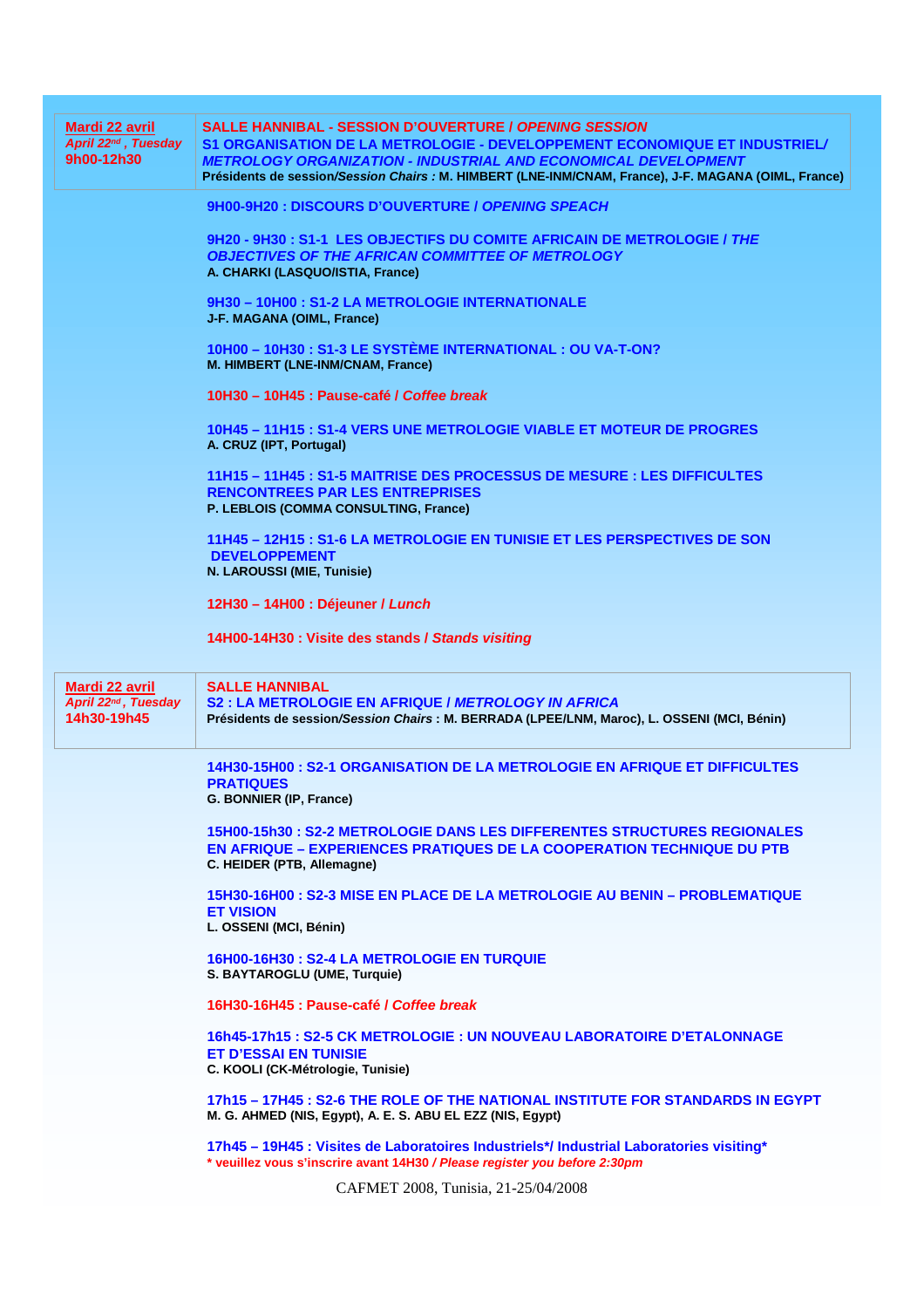| Mercredi 23 avril<br>April $23rd$ ,<br>Wednesday<br>9H00-12h30 | <b>SALLE HANNIBAL</b><br><b>S3: METROLOGIE LEGALE-REGLEMENTATION / LEGAL METROLOGY</b><br>Présidents de session/Session Chairs : J.-M. VIRIEUX (IP, Suisse), M. BEN HASSINE (MCA, Tunisie)                                              |
|----------------------------------------------------------------|-----------------------------------------------------------------------------------------------------------------------------------------------------------------------------------------------------------------------------------------|
|                                                                | 9H00-9H30: S3-1 MARKET SURVEILLANCE - A KEY ISSUE WITHIN THE EU NEW APPROACH<br><b>UNDER REVISION</b><br>H. APEL (PTB, Germany)                                                                                                         |
|                                                                | 9H30-10H00: S3-2 LA METROLOGIE LEGALE EN ALGERIE: ETAT DES LIEUX ET<br><b>PERSPECTIVES</b><br>M. BELLEBNA (ONML, Algérie)                                                                                                               |
|                                                                | 10H00-10H30: S3-3 LA METROLOGIE LEGALE EN TUNISIE - OUTIL DE DEVELOPPEMENT<br><b>DURABLE</b><br>M. BEN HASSINE (MCA, Tunisie)                                                                                                           |
|                                                                | 10H30-10H45: Pause-café / Coffee break                                                                                                                                                                                                  |
|                                                                | 10H45-11H15 : S3-4 TECHNOLOGY : THE NEW PARADIGM FOR LEGAL METROLOGY<br>M. KUMAR (Legal Metrology, India)                                                                                                                               |
|                                                                | 11H15-11H45 : S3-5 L'IMPLICATION DU SECTEUR PRIVE DANS LA METROLOGIE : UNE<br><b>SOLUTION INTERESSANTE POUR L'AFRIQUE</b><br>J-M. VIRIEUX (IP, Suisse)                                                                                  |
|                                                                | 11H45-12H15 : S3-6 LA PRATIQUE DE LA METROLOGIE EN ALGERIE<br>R. MESSILI (ONML, Algérie)                                                                                                                                                |
|                                                                | 12H30-14H00 : Déjeuner / Lunch                                                                                                                                                                                                          |
|                                                                |                                                                                                                                                                                                                                         |
|                                                                |                                                                                                                                                                                                                                         |
| Mercredi 23 avril<br>April 23rd,<br>Wednesday<br>9H00-12h15    | <b>SALLE SALAMBO</b><br><b>S4 : NORMALISATION- ACCREDITATION-CERTIFICATION /</b><br>STANDARDIZATION-ACCREDITATION-CERTIFICATION<br>Présidents de session/Session Chairs : A. MEKKI (TUNAC, Tunisie), G. E. M. ANNABI (INNORPI, Tunisie) |
|                                                                | 9H00 - 9H30 : S4-1 ACCREDITATION & METROLOGIE : UNE SYNERGIE AU PROFIT DU<br>DEVELOPPEMENT DE L'INFRASTRUCTURE QUALITE<br>A. MEKKI (TUNAC, Tunisie)                                                                                     |
|                                                                | 9H30 - 10H00 : S4-2 LES NOUVELLES POSSIBILITES D'ACCREDITATION DES<br><b>LABORATOIRES D'ESSAIS : POINT DE VUE DE L'EXPERT TECHNIQUE</b><br>R. JEANNOT (MONTGOMERY CONSEIL, France)                                                      |
|                                                                | 10H30 - 11H00 : S4-3 RETOUR D'EXPERIENCE DE L'ACCREDITATION COFRAC D'UN<br><b>LABORATOIRE D'ANALYSES</b><br>E. A. HASSANI (CERPHOS/OCP, Maroc)                                                                                          |
|                                                                | 10H30 - 10H45 : Pause-café / Coffee break                                                                                                                                                                                               |
|                                                                | 10H45 - 11H15 : S4-4 SYSTEMES DE MANAGEMENT DE LA MESURE ISO 10012<br>P. PENIN (Norma System, France)                                                                                                                                   |
|                                                                | 11H15 - 11H45 : S4-5 LE ROLE DE LA NORMALISATION DANS LA PROMOTION DE LA<br><b>METROLOGIE</b><br>G.E.M. ANNABI (INNORPI, Tunisie)                                                                                                       |
|                                                                | <u> 11H45 – 12H15 : S4-6 LA FONCTION METROLOGIQUE DANS LES ENTREPRISES CERTIFIEES</u><br><b>ISO 9001 AU MAGHREB : EXEMPLE DE L'ALGERIE</b><br>J-Y. ARRIAT (IP, France)                                                                  |
|                                                                | 12H30-14H00 : Déjeuner / Lunch                                                                                                                                                                                                          |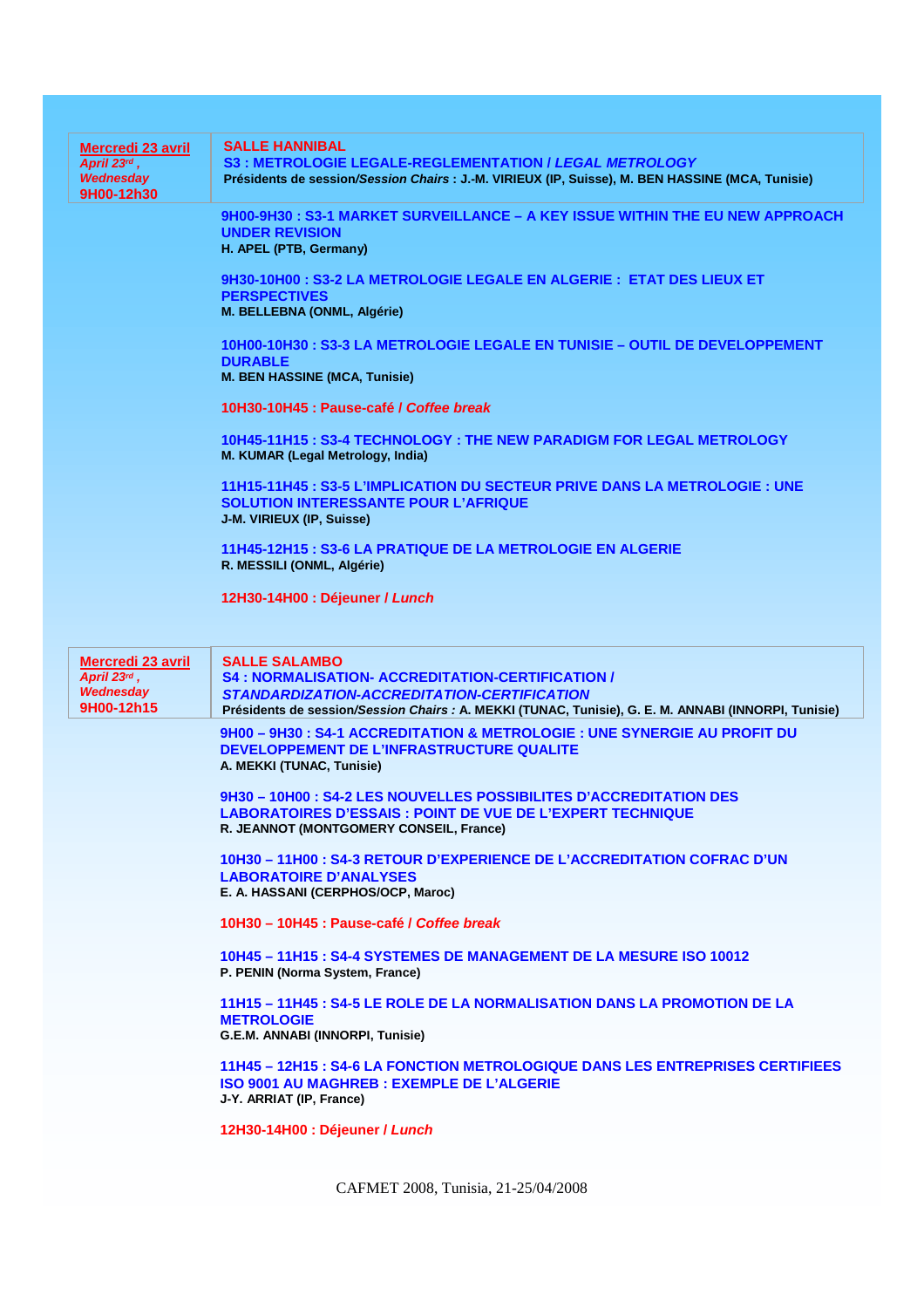| <b>Mercredi 23 avril</b> | <b>SALLE AL HAMBRA</b>                                                                                                            |
|--------------------------|-----------------------------------------------------------------------------------------------------------------------------------|
| April $23^{rd}$ ,        | <b>S5: FORMATION EN METROLOGIE / METROLOGY TRAINING</b>                                                                           |
| Wednesday                | Présidents de session/Session Chairs : J-P. SENELAER (EMD, France), P. ROHR (METTLER-TOLEDO,                                      |
| 9H00-11h15               | Suisse)                                                                                                                           |
|                          | 9H00 - 9H30 : S5-1 ACCOMPAGNEMENT METROLOGIE : UN NOUVEL OUTIL DE FORMATION                                                       |
|                          | D. BENHAMOU (CT2M, France)                                                                                                        |
|                          |                                                                                                                                   |
|                          | 9H30 - 10H00 : S5-2 LA RECHERCHE EN METROLOGIE A L'INSTITUT NATIONAL DES                                                          |
|                          | <b>SCIENCES APPLIQUEES ET DE TECHNOLOGIE</b>                                                                                      |
|                          | <b>O. TOUAYAR (INSAT, Tunisie)</b>                                                                                                |
|                          | 10H00 - 10H30 : S5-3 L'ENSEIGNEMENT ET LA FORMATION EN METROLOGIE :                                                               |
|                          | <b>EXPERIENCE DE METTLER-TOLEDO</b>                                                                                               |
|                          | P. ROHR (METTLER-TOLEDO, Suisse)                                                                                                  |
|                          |                                                                                                                                   |
|                          | 10H30 - 10H45 : Pause-café / Coffee break                                                                                         |
|                          |                                                                                                                                   |
|                          | <u> 10H45 – 11H15 : S5-4 COMMENT ASSURER LA COMPETENCE DE VOTRE LABORATOIRE :</u>                                                 |
|                          | <b>PANORAMA DES POSSIBILITES DE FORMATION TOUT AU LONG DE VOTRE PARCOURS</b>                                                      |
|                          | <b>PROFESSIONNEL</b><br>J.-P. SENELAER (EMD, France)                                                                              |
|                          |                                                                                                                                   |
| Mercredi 23 avril        | <b>SALLE HANNIBAL</b>                                                                                                             |
| April 23rd,              | S6: ENVIRONNEMENT ET SANTE / ENVIRONMENT AND HEALTH                                                                               |
| Wednesday                | Présidents de session/Session Chairs : R. JEANNOT (MONTGOMERY CONSEIL, France), E. A. HASSANI                                     |
| 14h00-17h15              | (CERPHOS/OCP, Maroc)                                                                                                              |
|                          |                                                                                                                                   |
|                          | <u> 14H00 – 14H30 : S6-1 LA METROLOGIE DANS LE DOMAINE DU DEVELOPPEMENT DURABLE</u>                                               |
|                          | <b>ET DE LA SANTE</b>                                                                                                             |
|                          | L. DOMENECH (CT2M, France)                                                                                                        |
|                          | 14H30 - 15H00 : S6-2 LES SUBSTANCES EMERGENTES DANS LES EAUX :                                                                    |
|                          | PROBLEMATIQUE GENERALE, PRESENTATION D'UNE DEMARCHE DE RECHERCHE DE                                                               |
|                          | <b>SUBSTANCES MEDICAMENTEUSES DANS LES EAUX DE SURFACE ET LES EAUX</b>                                                            |
|                          | SOUTERRAINES DANS UNE REGION FRANCAISE                                                                                            |
|                          | L. AMALRIC (BRGM, France), S. BRISTEAU (BRGM, France), T. DAGNAC (MONTGOMERY CONSEIL,                                             |
|                          | France), R. JEANNOT (MONTGOMERY, France)                                                                                          |
|                          |                                                                                                                                   |
|                          | 15H00 - 15H30 : S6-3 METROLOGICAL CHARACTERISTICS OF A SILICATE GLASS TESTED                                                      |
|                          | AS POSSIBLE GAMMA RAYS DOSIMETER<br>A. MEJRI (CNSTN, Tunisia), K. FARAH (CNSTN, Tunisia), H. ELEUH (INSAT, Tunisia), H. BEN OUADA |
|                          | (FSM, Tunisia)                                                                                                                    |
|                          |                                                                                                                                   |
|                          | 15H30 - 16H00 : S6-4 IN-PLANT CALIBRATION OF GLASS DOSIMETER FOR GAMMA                                                            |
|                          | <b>IRRADIATION</b>                                                                                                                |
|                          | K. FARAH (CNSTN, Tunisia), A. MEJRI (CNSTN, Tunisia), H. BEN OUADA (FSM, Tunisia)                                                 |
|                          |                                                                                                                                   |
|                          | 16H00 – 16H15 : Pause-café / Coffee break                                                                                         |
|                          | 16H15 - 16H45 : S6-5 LA MESURE EN (ET POUR DES) ENTREPRISES DES PROPRIETES                                                        |
|                          | ORGANOLEPTIQUES DE LEURS OBJETS/PRODUITS, TOUT AU LONG DE LEUR PROCESSUS                                                          |
|                          | DE CONCEPTION ET DE DEVELOPPEMENT                                                                                                 |
|                          | J-F. BASSEREAU (ENSAM, France), A. BERANGER (ENSAM, France), L. BERGERET(ENSAM, Paris),                                           |
|                          | L. BONNAMY (SENSOLAB, France), R. CHARVET PELLO (SENSOLAB, France)                                                                |
|                          |                                                                                                                                   |
|                          | <u> 16H45 – 17H15 : S6-6 EVALUATION DU POTENTIEL EOLIEN DANS LA REGION DU GANDON</u>                                              |
|                          | <b>AU NORD DU SENEGAL</b><br>C. M. F. KEBE (CIFRES, Sénégal), V. SAMBOU (CIFRES, Sénégal), B. OULD BILAL (CIFRES, Sénégal), P.    |
|                          | A. NDIAYE (CIFRES, Sénégal), S. M. LO (UCAD/ESP, Sénégal)                                                                         |
|                          |                                                                                                                                   |
|                          | 20H30 : DINER GALA AU RESTAURANT SHERAZADE* / GALA DINNER AT THE SHERAZADE                                                        |
|                          | <b>RESTAURANT*</b>                                                                                                                |
|                          | * près de l'hôtel Abou Nawas / near the Abou Nawas hotel                                                                          |
|                          | CAFMET 2008, Tunisia, 21-25/04/2008                                                                                               |
|                          |                                                                                                                                   |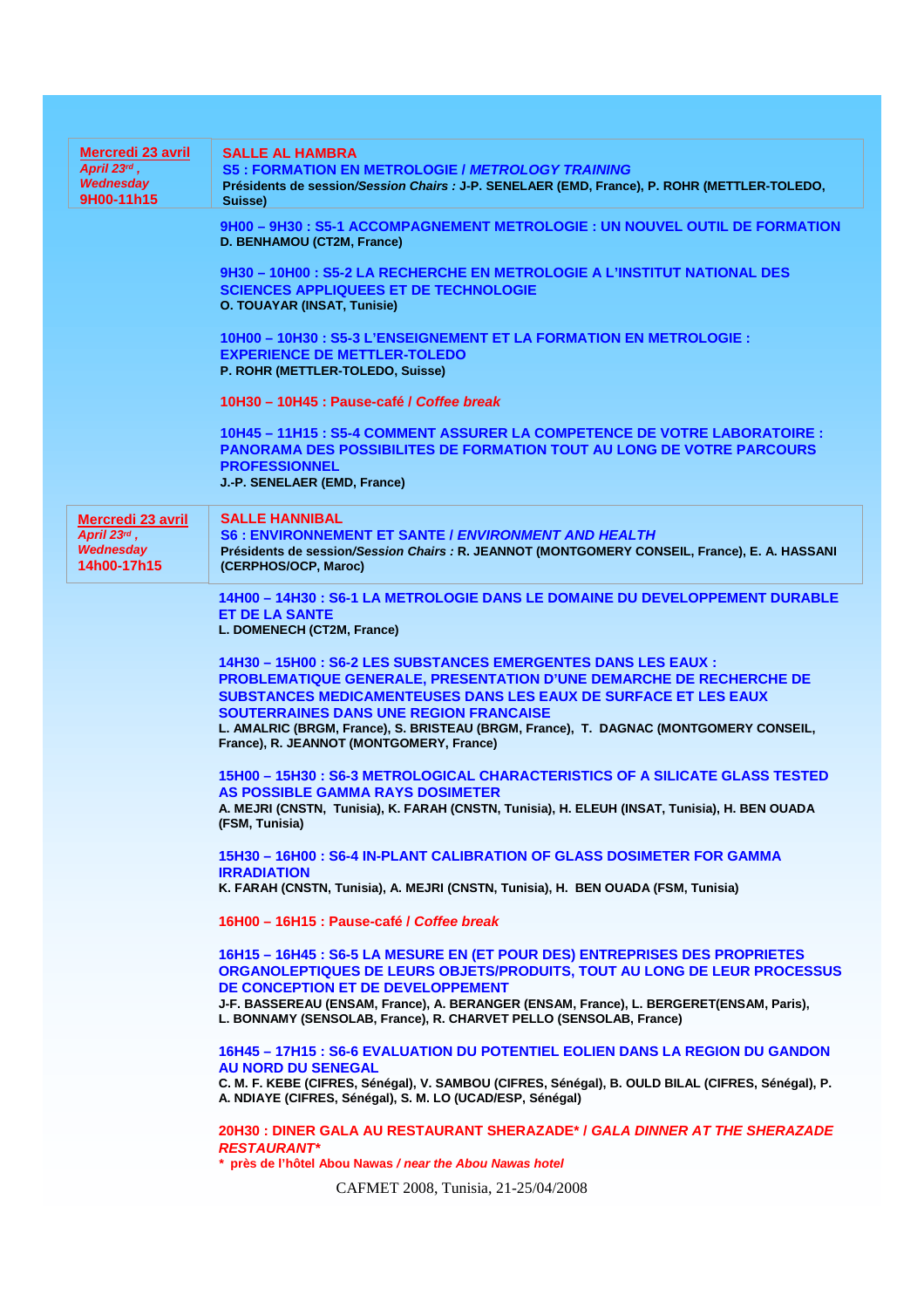| Mercredi 23 avril<br>April 23rd,<br>Wednesday<br>14h00-17h15 | <b>SALLE SALAMBO</b><br><b>S7: HYGROMETRIE / HYGROMETRY</b><br>Présidents de session/Session Chairs : R. BOREL (VIRBAC, France), B. CRETINON (CETIAT, France)                                                                                       |
|--------------------------------------------------------------|-----------------------------------------------------------------------------------------------------------------------------------------------------------------------------------------------------------------------------------------------------|
|                                                              | 14H00 - 14H30 : S7-1 CHARACTERISATION AND VERIFICATION OF THERMOSTATIC AND<br><b>CLIMATIC CHAMBERS, COMPARISON BETWEEN THE INTERNATIONAL STANDARD IEC 60068-</b><br>3-11 AND THE FRENCH STANDARD NF X 15 140<br><b>B. CRETINON (CETIAT, France)</b> |
|                                                              | 14H30 - 15H00 : S7-2 IMPLEMENTATION OF A POLYVALENT MEASUREMENT SET-UP FOR<br><b>TEMPERATURE AND HUMIDITY USED TO CHARACTERISE THERMAL AND CLIMATIC</b><br><b>CHAMBERS: PRESENTATION OF RESULTS</b><br>R. PLATTEAU (LBT, Belgium)                   |
|                                                              | 15H00 - 15H30: S7-3 L'HYGROMETRIE A CONDENSATION: UN INSTRUMENT NON DISCRET AU<br><b>SENS DU VIM-1994</b><br>N. KHELIFA (LNE-INM/CNAM, France), P PINOT(LNE-INM/CNAM, France), M. LECOLLINET (LNE-INM/CNAM,<br>France)                              |
|                                                              | 15H30 - 16H00 : S7-4 CONSTRUCTION OF UME MADE HUMIDITY FIX POINTS<br>A. UYTUN ( UME, Turkey), A. K. DOGAN (UME, Turkey)                                                                                                                             |
|                                                              | 16H00 - 16H15 : Pause-café / Coffee break                                                                                                                                                                                                           |
|                                                              | 16H15 - 16h45 : S7-5 LA METROLOGIE A LA METEOROLOGIE                                                                                                                                                                                                |
|                                                              | J. DUVERNOY (METEO-France), R. MERROUCHI (Météorologie Nationale du Maroc)                                                                                                                                                                          |
|                                                              | 16H45 - 17H15 : S7-6 CALIBRATION OF HYDROMETERS BY CUCKOW METHOD :<br><b>COLLABORATIVE STUDY</b>                                                                                                                                                    |
|                                                              | M. D. C. FERREIRA (IPQ, Portugal), S. LOREFICE (INRIM, Italy)                                                                                                                                                                                       |
|                                                              | 20H30 : DINER GALA AU RESTAURANT SHERAZADE* / GALA DINNER AT THE SHERAZADE<br><b>RESTAURANT*</b><br>* près de l'hôtel Abou Nawas / near the Abou Nawas hotel                                                                                        |
|                                                              |                                                                                                                                                                                                                                                     |
| <b>Mercredi 23 avril</b>                                     | <b>SALLE AL HAMBRA</b>                                                                                                                                                                                                                              |
| April 23rd,<br>Wednesday                                     | <b>S8 : MESURES ELECTRIQUES ET ELECTROMAGNETIQUES /</b><br><b>ELECTRICAL AND ELECTROMAGNETICAL MEASUREMENTS</b>                                                                                                                                     |
| 14h00-16h00                                                  | Présidents de session/Session Chairs : P. PENIN (NORMA SYSTEM, France)                                                                                                                                                                              |
|                                                              |                                                                                                                                                                                                                                                     |
|                                                              | 14H00 - 14H30 : S8-1 ETUDE DES CARACTERISTIQUES METROLOGIQUES D'UNE PHOTO-<br>DIODE PSIZ REALISEE AU LMR-INSAT EN VUE D'ETRE UTILISEE COMME ETALON DE<br>TRANSFERT                                                                                  |
|                                                              | S. BEN ACHOUR (INSAT, Tunisie), O. TOUAYAR (INSAT, Tunisie), J. BEN BRAHIM (INSAT, Tunisie)                                                                                                                                                         |
|                                                              | 14H30 - 15H00 : S8-2 MEASURING AND ANALYSING THE MAGNETIC FIELD IN (SERAJ                                                                                                                                                                           |
|                                                              | SYSTEM) THETA PINCH DEVICE USING THE MAGNETIC PROBES<br>H. O. ASHRAEE (AFU, Lybia), E. O. ELSHUMMAKHI (AFU, Lybia)                                                                                                                                  |
|                                                              | 15H00 - 15H30 : S8-3 ESTIMATION METHOD AND MEASUREMENT OF DISTURBANCES                                                                                                                                                                              |
|                                                              | <b>GENERATED BY SINGLE PHASE RECTIFIER IN DISCONTINUOUS CONDUCTION MODE</b>                                                                                                                                                                         |
|                                                              | H. MILOUDI (USBA, Algeria), A. BENDAOUD (USBA, Algeria), A. GOURBI (USBA, Algeria), Z. DEY (USBA,<br>Algeria), M. BENHADJLA (USBA, Algeria), M. BRAHAMI (USBA, Algeria)                                                                             |
|                                                              | 15H30 - 16H00 : S8-4 MESURE DES CARACTERISTIQUES DU FAISCEAU D'ELECTRONS DE<br><b>CNSTN</b>                                                                                                                                                         |
|                                                              | S. M'GARRECH (CNSTN, Tunisie)                                                                                                                                                                                                                       |
|                                                              | 16H00 - 16H15 : Pause-café / Coffee break                                                                                                                                                                                                           |
|                                                              | 16H15 - 16H45 : S8-5 IDENTIFICATION DES PARAMETRES DU MODELE DE JILES-<br>ATHERTON EN UTILISANT UN ALGORITHME ITERATIF COUPLE AVEC LA METHODE DE<br><b>NEWTON-REPHSON</b>                                                                           |
|                                                              | M. HAMIMID (UMA, Algérie), S. M. MIMOUNE (UBA, Algérie)                                                                                                                                                                                             |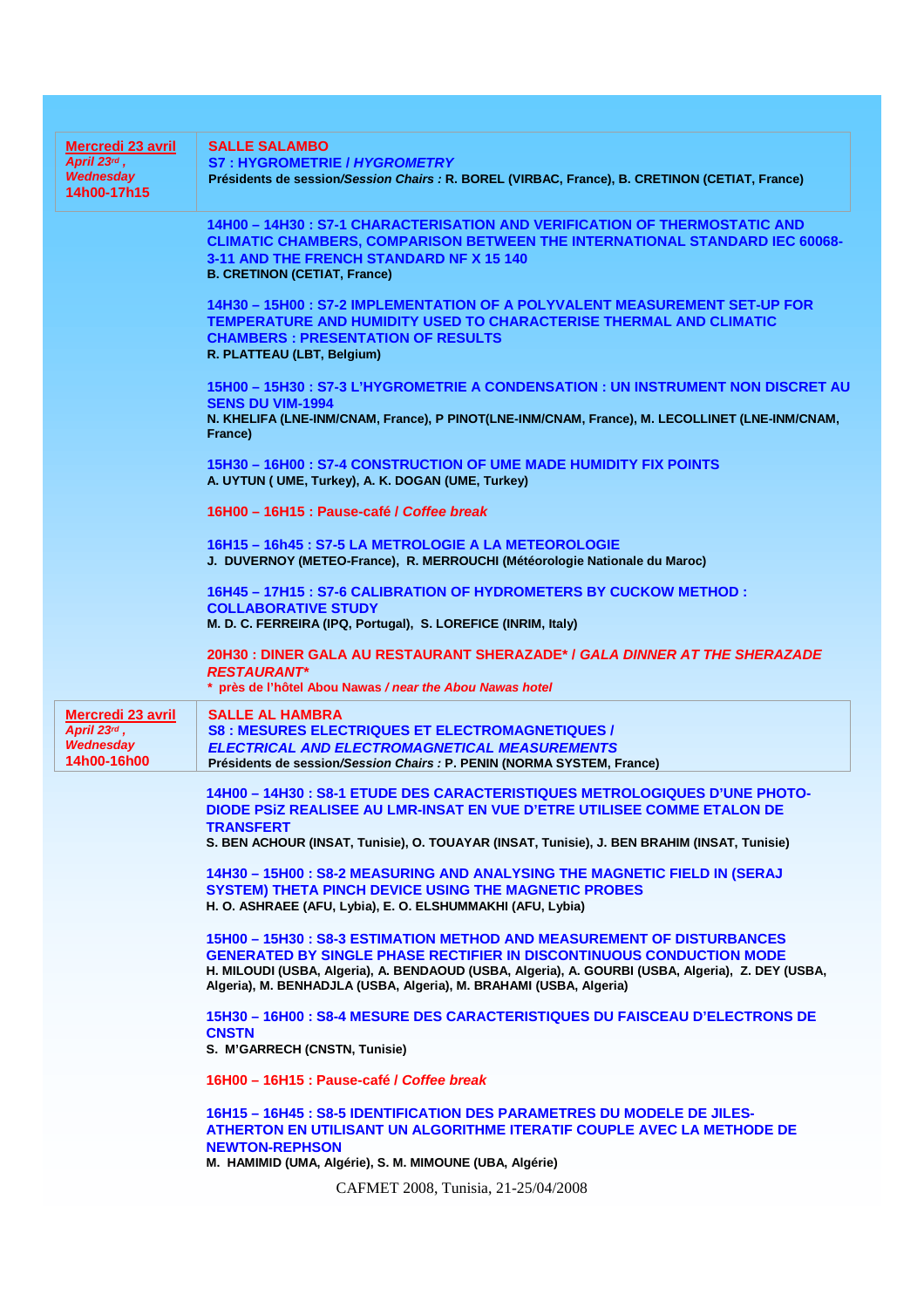| Mercredi 23 avril                       | <b>SALLE AL HAMBRA</b><br>S9 : MAITRISE STATISTIQUE DES PROCEDES - ESTIMATION DES INCERTITUDES – Partie 1 /                                                                                                                           |
|-----------------------------------------|---------------------------------------------------------------------------------------------------------------------------------------------------------------------------------------------------------------------------------------|
| April 23rd,<br>Wednesday<br>16h15-18h45 | <b>STATISTICAL PROCESS CONTROL - UNCERTAINTIES EVALUATION - Part 1</b><br>Présidents de session/Session Chairs : S. LAUDREL (METRIQUE CONSULTING, France), A. KOBI<br>(LASQUO/ISTIA, France)                                          |
|                                         | 16H15-16H45 : S9-1 AMELIORATION D'UN SYSTÈME DE PRODUCTION COMPLEXE :                                                                                                                                                                 |
|                                         | <b>INTEGRATION DE LE METHODE SIX SIGMA</b>                                                                                                                                                                                            |
|                                         | L. AZZABI (ISGG, Tunisie), D. AYADI (ISGIF, Tunisie), A. KOBI (LASQUO/ISTIA, France), C. ROBLEDO<br>(LASQUO/ISTIA, France), H. CHABCHOUB (ISGIF, Tunisie), Y. BOUJELBENE (FSEGS, Tunisie)                                             |
|                                         | 16h45-17H15 : S9-2 AMELIORATION DE LA QUALITE DE MESURES PAR LA<br><b>RECONCILIATION DES DONNEES</b>                                                                                                                                  |
|                                         | Y. HIMOUR (Univ. 20 Août 1955, Algérie)                                                                                                                                                                                               |
|                                         | 17H15-17H45 : S9-3 APPLICATION DES CARTES DE CONTRÔLE SPECIFIQUES POUR LA                                                                                                                                                             |
|                                         | <b>MAITRISE STATISTIQUE DES PROCEDES</b><br>D. AYADI (ISGIF, Tunisie), L. AZZABI (ISGG, Tunisie), A. KOBI (LASQUO/ISTIA, France), C. ROBLEDO<br>(LASQUO/ISTIA, France), H. CHABCHOUB (ISGIF, Tunisie), Y. BOUJELBENE (FSEGS, Tunisie) |
|                                         | 17H45-18H15 : S9-4 CAPABILITE DES MOYENS ET DES PROCESSUS DE MESURAGE<br>A. SALIH (C2M, Maroc)                                                                                                                                        |
|                                         | 18H15-18H45: S9-5 AUTOMATION OF EXPERIMENTAL DATA HANDLING IN CALIBRATION                                                                                                                                                             |
|                                         | <b>PROCEDURES USING VBA</b><br>H. NASIBOV (UEKAE, Turkey), S. O. AYTEKIN (UME, Turkey), O. PEHLIVAN (UME, Turkey), A. DIRIL                                                                                                           |
|                                         | (UME, Turkey)                                                                                                                                                                                                                         |
|                                         | 20H30 : DINER GALA AU RESTAURANT SHERAZADE* / GALA DINNER AT THE SHERAZADE<br><b>RESTAURANT*</b>                                                                                                                                      |
|                                         | * près de l'hôtel Abou Nawas/ near the Abou Nawas hotel                                                                                                                                                                               |
|                                         |                                                                                                                                                                                                                                       |
| Jeudi 24 avril                          | <b>SALLE SALAMBO</b>                                                                                                                                                                                                                  |
| April 24th, Thursday<br>9H00-12h15      | S10: DEBIT-MASSE-PRESSION / FLOWRATE-MASS-PRESSURE<br>Présidents de session/Session Chairs : D. LOUVEL (METTLER-TOLEDO, France), J.-M. MONTEL<br>(KROHNE, France)                                                                     |
|                                         |                                                                                                                                                                                                                                       |
|                                         | 9H00 – 9H30 : S10-1_UTILISATION D'ARTEFACTS EN METROLOGIE DE LA MASSE AU LNE<br>POUR LA DETERMINATION DES CORRECTIONS DE POUSSEE D'AIR<br>T. MADEC (LNE, France), P-A. MEURY (LNE, France)                                            |
|                                         | 9H30-10H00: S10-2 CALCUL DE LA SECTION EFFECTIVE D'UN ENSEMBLE PISTON-                                                                                                                                                                |
|                                         | <b>CYLINDRIQUE DESTINE AUX MESURES DE PRESSION</b><br>I. KOCAS (UME, Turkey), Y. DURGUT (UME, Turkey)                                                                                                                                 |
|                                         | 10H00 - 10H30 : S10-3 ON THE HIGH ACCURATE AUTOMATIC MASS CALIBRATION OF DISC                                                                                                                                                         |
|                                         | <b>WEIGHTS FROM (500100) G</b><br>A. VALCU (NIM, Romania), D. DINU (Legal Metrology, Romania), C. MILITARU (UPSI, Romania)                                                                                                            |
|                                         | 10H30-10H45: Pause-café / Coffee break                                                                                                                                                                                                |
|                                         | 10H45 - 11H15 : S10-4 LA DEBITMETRIE : EXPERIENCE DE KROHNE<br>J-M. MONTEL (KROHNE, France)                                                                                                                                           |
|                                         | 11H15 - 11H45 : S10-5 AIR FLOW MEASUREMENT OF AN ABSOLUTE FILTER SUPPLY                                                                                                                                                               |
|                                         | WHICH EQUIPS A CLEAN ROOM. COMPARISON BETWEEN A CAPTURE HOOD (FLOW<br><b>MEASURING HOOD) AND A THERMAL ANEMOMETER</b><br>C. YOANN (VIRBAC, France), R. BOREL (VIRBAC, France)                                                         |
|                                         | 11H45 - 12H15 : S10-6 LAMINARITE DES FLUX D'AIR EN AVAL DES FILTRES TERMINAUX<br>I. CARE (CETIAT, France)                                                                                                                             |
|                                         | 12H45-14H00 : Déjeuner / Lunch                                                                                                                                                                                                        |
|                                         | CAFMET 2008, Tunisia, 21-25/04/2008                                                                                                                                                                                                   |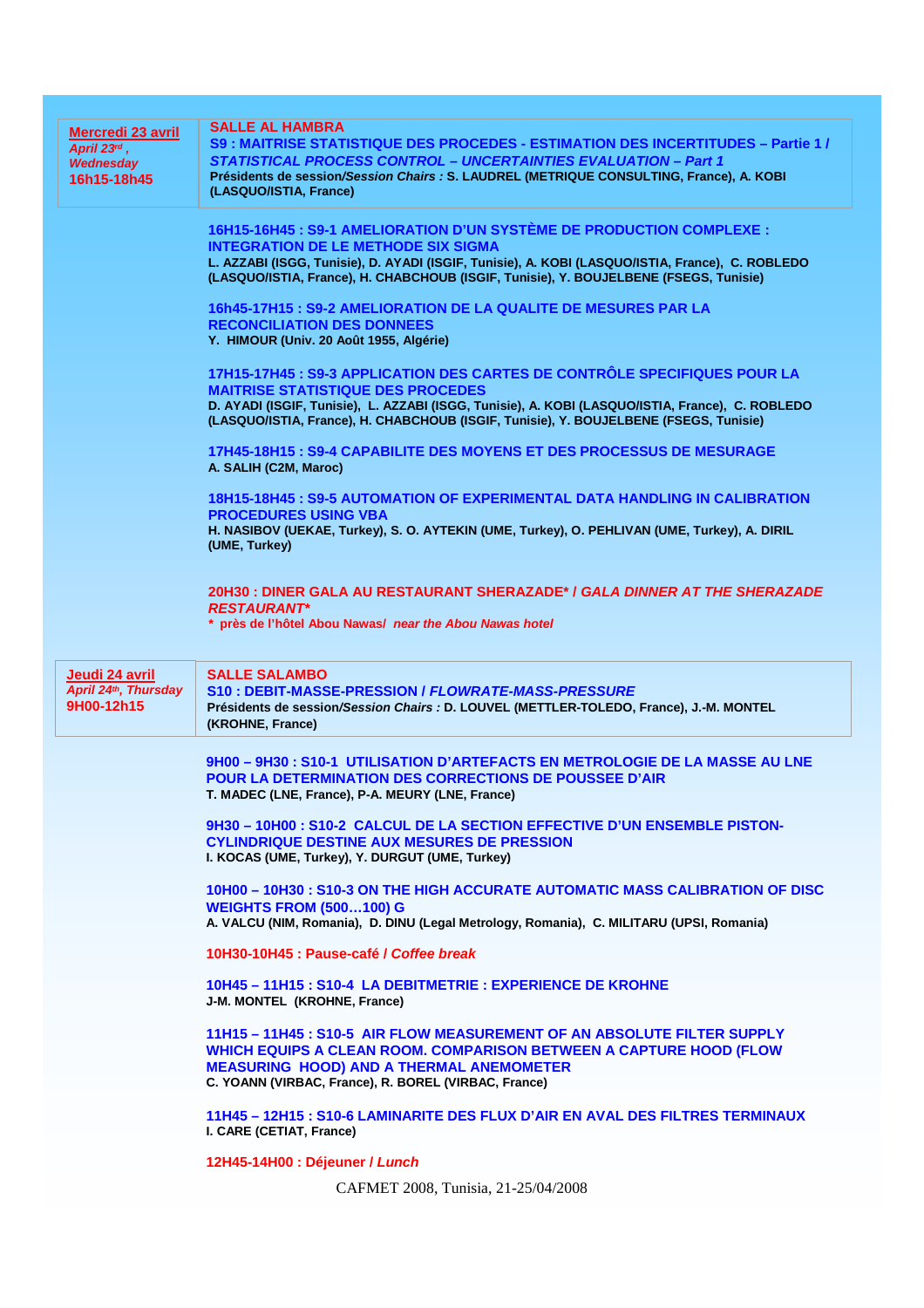| Jeudi 24 avril<br>April 24th, Thursday<br>9H00-12h45 | <b>SALLE AL HAMBRA</b><br><b>S11: PYROMETRIE / PYROMETRY</b>                                                                                                       |
|------------------------------------------------------|--------------------------------------------------------------------------------------------------------------------------------------------------------------------|
|                                                      | Présidents de session/Session Chairs : O. TOUAYAR (INSAT, Tunisie), E. RENAOT (LNE-INM/CNAM, France)                                                               |
|                                                      | 9H00-9H30 : S11-1 REFERENCES ET MOYENS DE TRANSFERT EN PYROMETRIE : ETAT DE                                                                                        |
|                                                      | <b>L'ART ET NOUVELLES PERSPECTIVES</b><br>M. SADLI (LNE-INM/CNAM, France), B. ROUGE (LNE-INM/CNAM, France), F. BOURSON (LNE-INM/CNAM,                              |
|                                                      | France), S. BRIAUDEAU (LNE-INM/CNAM, France)                                                                                                                       |
|                                                      | 9H30-10H00 : S11-2 ELABORATION D'UNE NOUVELLE METHODE DE DETERMINATION DES                                                                                         |
|                                                      | <b>TEMPERATURES THERMODYNAMIQUES A PARTIR DE 1100 K</b><br>H. HAJ BRAHIM (INSAT, Tunisie), O. TOUAYAR (INSAT, Tunisie), J. BEN BRAHIM (INSAT, Tunisie)             |
|                                                      |                                                                                                                                                                    |
|                                                      | 10H00-10H30: S11-3 CALIBRATION AND CHARACTERIZATION OF THE INFRARED<br><b>PYROMETER FOR THE FLOAT GLASS TEMPERATURE MEASUREMENTS</b>                               |
|                                                      | H. NASIBOV (UME, Turkey), A. DIRIL (UEKAE, Turkey), O. PEHLIVAN (UEKAE, Turkey)                                                                                    |
|                                                      | 10H30-10H45 : Pause-café / Coffee break                                                                                                                            |
|                                                      | 10h45-11h15: S11-4 CARACTERISATION METROLOGIQUE DE CAPTEURS                                                                                                        |
|                                                      | PYROELECTRIQUES PAR OPTIMISATION DE MODELES ELECTRIQUES EQUIVALENTS                                                                                                |
|                                                      | <b>BASES SUR DES DONNEES EXPERIMENTALES</b><br>N. SIFI (INSAT, Tunisie), O. TOUAYAR (INSAT, Tunisie), J. BEN BRAHIM (INSAT, Tunisie)                               |
|                                                      |                                                                                                                                                                    |
|                                                      | 11h15-11h45: S11-5 MESURE SIMULTANEE DES PROPRIETES RADIATIVES ET<br><b>CONDUCTIVES DES MATERIAUX SEMI-TRANSPARENTS PAR UNE METHODE</b>                            |
|                                                      | <b>PHOTOTHERMIQUE</b>                                                                                                                                              |
|                                                      | Z. CHEHEB (ENIM, Tunisie)                                                                                                                                          |
|                                                      | 12H45 - 14H00 : Déjeuner / Lunch                                                                                                                                   |
| Jeudi 24 avril                                       | <b>SALLE HANNIBAL</b>                                                                                                                                              |
| April 24th, Thursday                                 | S12 : MAITRISE STATISTIQUE DES PROCEDES - ESTIMATION DES INCERTITUDES - Partie 2 /                                                                                 |
| 9H00-12h45                                           | <b>STATISTICAL PROCESS CONTROL – UNCERTAINTIES EVALUATION – Part 2</b><br>Présidents de session/Session Chairs : S. LAUDREL (METRIQUE CONSULTING, France), A. KOBI |
|                                                      | (LASQUO/ISTIA, France)                                                                                                                                             |
|                                                      | 9H00-9H30 : S12-1 TRACEABILITY AND UNCERTAINTY, METROLOGICAL NOTIONS                                                                                               |
|                                                      | <b>DEFINING THE QUALITY OF MEASUREMENTS</b><br>E. BUZAC (NIM, Romania), L. DRAGOMIR (NIM, Romania), C. CEPISCA (PUB, Romania)                                      |
|                                                      |                                                                                                                                                                    |
|                                                      | 9H30-10H00: S12-2 CALCUL DES INCERTITUDES DE MESURE : ETUDE COMPARATIVE<br><b>ENTRE LA METHODE GUM ET LA METHODE ISO 5725</b>                                      |
|                                                      | A. SALIH (C2M, Maroc)                                                                                                                                              |
|                                                      | 10H30-10H45 : Pause-café / Coffee break                                                                                                                            |
|                                                      | 10H45-11h15 : S12-3 LES METHODES ALTERNATIVES AU GUM POUR ESTIMER UNE                                                                                              |
|                                                      | <b>INCERTITUDE DE MESURE</b><br>D. BENHAMOU (CT2M, France)                                                                                                         |
|                                                      |                                                                                                                                                                    |
|                                                      | 11H15-11h45 : S12-4 LA SIMULATION NUMERIQUE DE MONTE-CARLO : NOUVELLE VOIE OU<br><b>IMPASSE?</b>                                                                   |
|                                                      | S. LAUDREL (METRIQUE CONSULTING, France)                                                                                                                           |
|                                                      | 11H45 - 12h15 : S12-5 AVANTAGES DES COMPARAISONS INTERLABORATOIRES<br>M. BERRADA (LPEE/LNM, Maroc)                                                                 |
|                                                      | 12H15 - 12H45 : S12-6 METROLOGIE DE L'IMMATERIEL : ETAT DES LIEUX<br>J-C. KRYNICKI (AGILENT, France)                                                               |
|                                                      | 12H45-14H00 : Déjeuner / Lunch                                                                                                                                     |
|                                                      | CAFMET 2008, Tunisia, 21-25/04/2008                                                                                                                                |
|                                                      |                                                                                                                                                                    |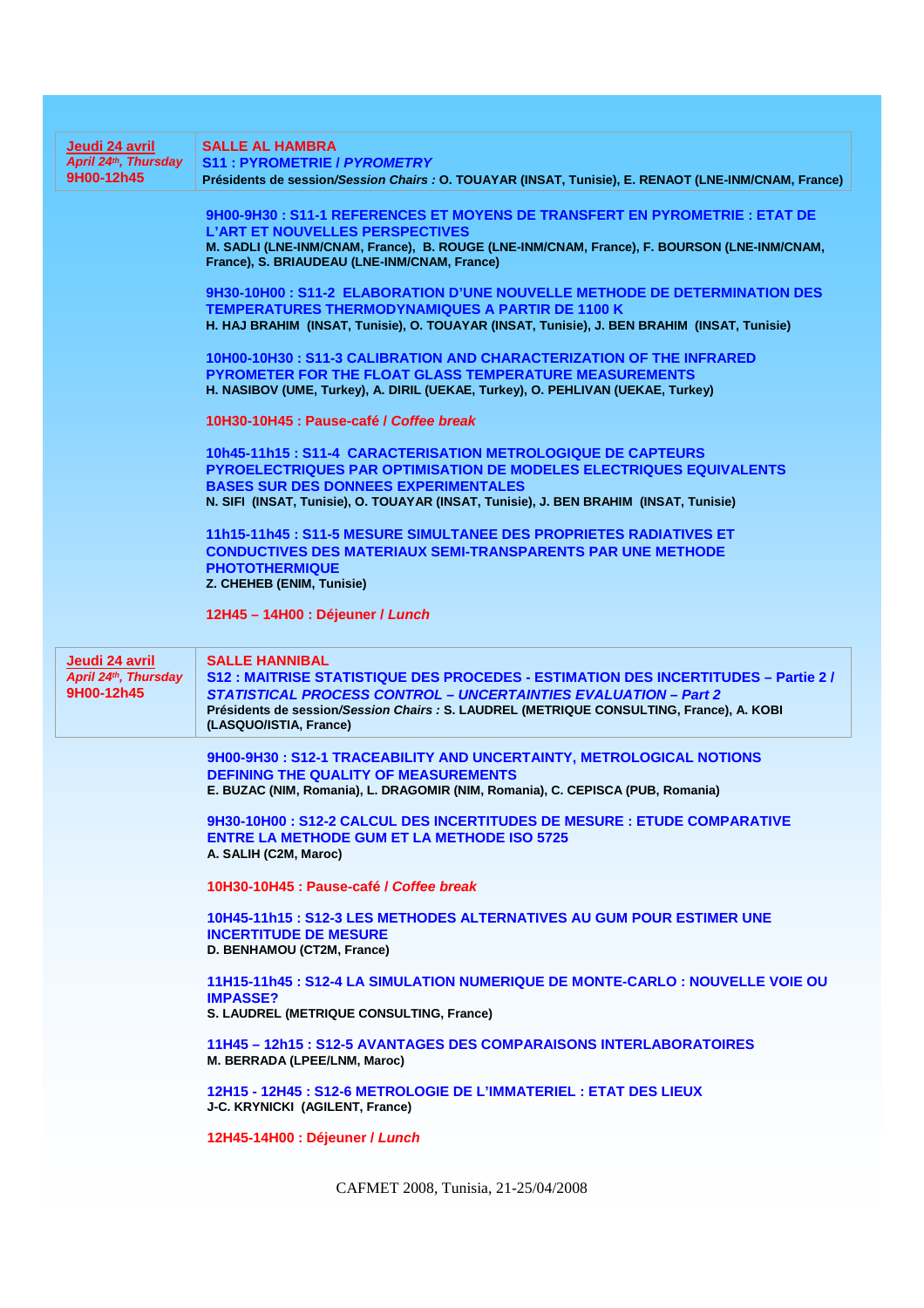| Jeudi 24 avril       | <b>SALLE SALAMBO</b>                                                                                                         |
|----------------------|------------------------------------------------------------------------------------------------------------------------------|
| April 24th, Thursday | <b>S13: MESURES DIMENSIONNELLES ET OPTIQUES / DIMENSIONAL AND OPTICAL</b>                                                    |
| 14h00-17h15          | <b>MEASUREMENTS</b>                                                                                                          |
|                      | Présidents de session/Session Chairs : A. MICHEL (IP, France), P. LEBLOIS (COMMA CONSULTING,                                 |
|                      | France)                                                                                                                      |
|                      | 14H00-14H30: S13-1 DU METRE METALLIQUE AU METRE LUMIERE                                                                      |
|                      | A. MICHEL (IP, France)                                                                                                       |
|                      |                                                                                                                              |
|                      | 14H30-15H00 : S13-2 INTER-COMPARAISON DE MOYENS DE CONTRÔLE 3D OPTIQUE                                                       |
|                      | S. RAYNAUD (INSA-LYON, France)                                                                                               |
|                      |                                                                                                                              |
|                      | 15H00-15H30: S13-3 MESURE DES CARACTERISTIQUES D'AIGUILLES DE PENETRABILITE                                                  |
|                      | <b>PAR METHODE OPTIQUE</b><br>A. GHAZI-BELLOUATI (LCPC, France), J. M. CAUSSIGNAC (LCPC, France), F. DERMONT (LCPC, France), |
|                      | J. M. MOLLIARD (LCPC, France)                                                                                                |
|                      |                                                                                                                              |
|                      | 15H30-16H00: S13-4 CORRECT MEASUREMENT OF HARDNESS ON NANOLEVEL                                                              |
|                      | N.A. LVOVA (TISNCM, Russia), V. V. SOLOVIEV(TISNCM, Russia), V. D. BLANK (TISNCM, Russia)                                    |
|                      |                                                                                                                              |
|                      | 16H00-16H15 : Pause-café / Coffee break                                                                                      |
|                      | 16H15-16H45: S13-5 3D DIMENSIONAL CHAINS                                                                                     |
|                      | S. T. CRACIUNOIU (CTCM, Romania), C. NICOLAU (CTCM, Romania), A-M. CONSTANTINESCU (CTCM,                                     |
|                      | Romania), S. PETRESCU (CTCM, Romania), L. BUCUR (CTCM, Romania), P. FLONDOR (CTCM, Romania),                                 |
|                      | A. GHIONEA (CTCM, Romania), I. MARCU (CTCM, Romania)                                                                         |
|                      |                                                                                                                              |
|                      | 16H45-17H15 : S13-6 OUTLINE OF THE NECESSITY OF EXTENSIVE AUTOMATION IN                                                      |
|                      | <b>DIMENSIONAL MEASUREMENTS WITH IMAGING SENSORS</b>                                                                         |
|                      | S. TOEPFER (TUI, Germany), G. LINß (TUI, Germany), M. ROSENBERGER (TUI, Germany)                                             |
|                      |                                                                                                                              |
| Jeudi 24 avril       | <b>SALLE HANNIBAL</b>                                                                                                        |
| April 24th, Thursday | S14 : TEMPERATURE ET GRANDEURS THERMIQUES / TEMPERATURE AND THERMAL                                                          |
| 14h00-17h15          | <b>MEASUREMENTS</b>                                                                                                          |
|                      | Présidents de session/Session Chairs : G. BONNIER (IP, France), Y. HERMIER (LNE-INM/CNAM, France)                            |
|                      | 14H00-14H30 : S14-1 NUMERICAL ANALYSIS OF THE EVAPORATION OF WATER BY MIXED                                                  |
|                      | <b>CONVECTION INTO HUMID AIR IN PARTIALLY WETTED VERTICAL PLATES</b>                                                         |
|                      | A. NASR (ENIM, Tunisia), C. DEBISSI (ENIM, Tunisia), S. BEN NASRALLAH (ENIM, Tunisia)                                        |
|                      |                                                                                                                              |
|                      | 14H30-15H00: S14-2 ORGANISER UNE COMPARAISON REGIONALE, UN EXEMPLE : LA                                                      |
|                      | COMPARAISON DES REALISATIONS EN EUROPE DE L'EIT-90 ENTRE 83,5058 K ET 419,527 ℃                                              |
|                      | E. RENAOT (LNE-INM/CNAM, France)                                                                                             |
|                      | 15h00-15H30 : S14-3 CONSTRUCTION OF MERCURY TRIPLE POINT CELL AT UME                                                         |
|                      | M. KALEMCI (UME, Turkey), G. BONNIER (IP, France)                                                                            |
|                      |                                                                                                                              |
|                      | 15h30-16H00: S14-4 RECENT DEVELOPMENTS IN TUBITAK UME MADE: TRIPLE POINT OF                                                  |
|                      | <b>WATER CELLS</b>                                                                                                           |
|                      | A. UYTUN (UME, Turkey), G. BONNIER (IP, France), A. K. DOGAN (UME, Turkey), K. OZCAN (UME,                                   |
|                      | Turkey)                                                                                                                      |
|                      | 16H00-16H15 : Pause-café / Coffee break                                                                                      |
|                      |                                                                                                                              |
|                      | <u> 16H15-16H45 : S14-5 CONSTRUCTION AND CALIBRATION OF Pt/Pd THERMOCOUPLE AT UME</u>                                        |
|                      | N. ARIFOVIC (UME, Turkey)                                                                                                    |
|                      |                                                                                                                              |
|                      | 16H45-17H15 : S14-6 PROCHAINE MODIFICATION DE LA DEFINITION DU KELVIN : QUELLES                                              |
|                      | <b>CONSEQUENCES POUR LES UTILISATEURS?</b><br>Y. HERMIER (LNE-INM/CNAM, France)                                              |
|                      |                                                                                                                              |
| Jeudi 24 avril       | <b>SALLE AL HAMBRA</b>                                                                                                       |
| April 24th, Thursday | <b>S15: Services et Produits / Services and Products</b>                                                                     |
| 14h00-17h00          |                                                                                                                              |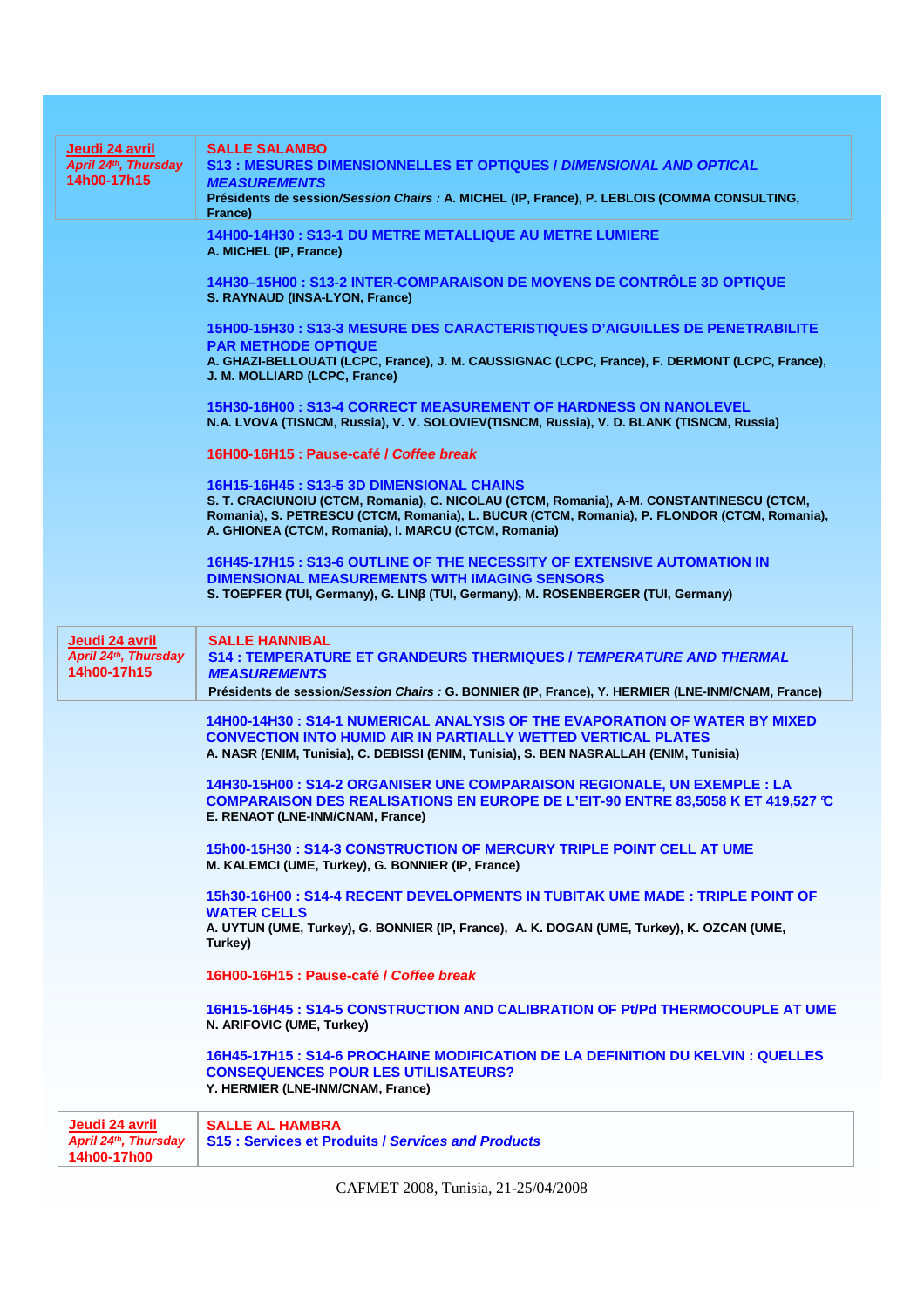**Jeudi 24 avril April 24th, Thursday 17H15-18h45**

**SALLE HANNIBAL SESSION DE CLOTURE / CLOSING SESSION**

**17H15-17H30 : Discours de clôture / Closing speach**

**17H30-17H45 : Les meilleures présentations ? / Best presentations ?** 

**17H45-18H00 : Les prochains évènements de CAFMET / The next events of CAFMET** 

**18H15-18H45 : COCKTAIL**



**Restaurant Sherazade / Sherazade Restaurant**

### **LIEU DE LA CONFERENCE CONFERENCE VENUE**

**Hôtel ABOU NAWAS TUNIS\*\*\*\*\*** 355 -Place des Droits de l'homme Av. Mohamed V - 1080 Tunis Cedex – TUNISIE **http://www.abounawas-tunis.com**